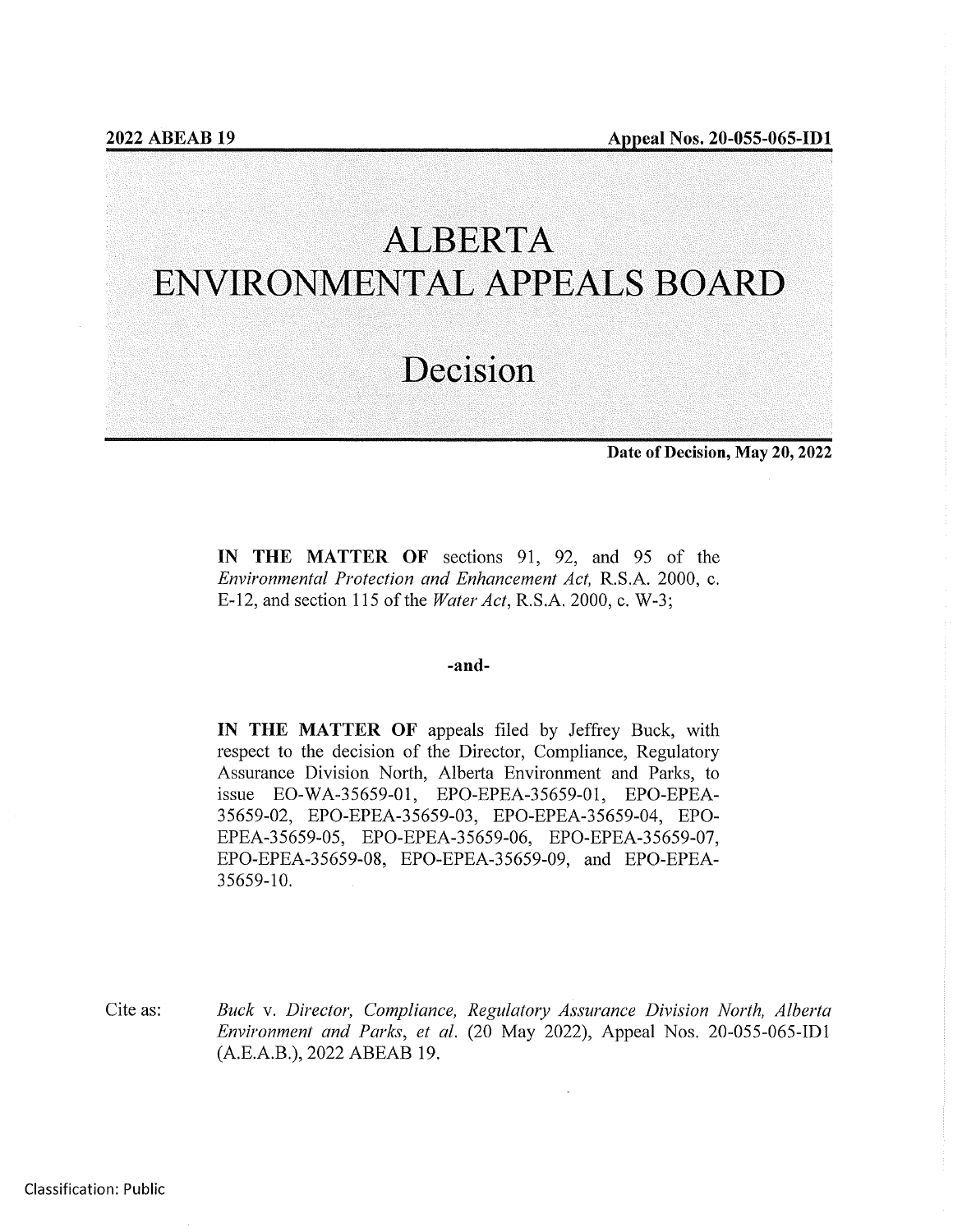#### WRITTEN PRELIMINARY MOTIONS **HEARING BEFORE:**

Ms. Meg Barker, Panel Chair.

#### PARTIES:

- Appellant: Mr. Jeffrey Buck, represented by Mr. Rehan Qureshi and Mr. Imran Qureshi, Ogilvie LLP.\*\*
	- Director: Ms. Heather Dent, Compliance Regulatory Assurance, Alberta Environment and Parks; Ms. April Franks, Capital Compliance, Boreal North, Alberta Environment and Parks; and Mr. Nathan Polturak, Environmental Protection Officer, Compliance East, Alberta Environment and Parks, represented by Ms. Vivienne Ball, Alberta Justice and Solicitor General.

 $***$ The Appellant was initially represented by Ms. Keely Cameron of Bennett Jones LLP, who provided the Appellant's written submissions to the Board.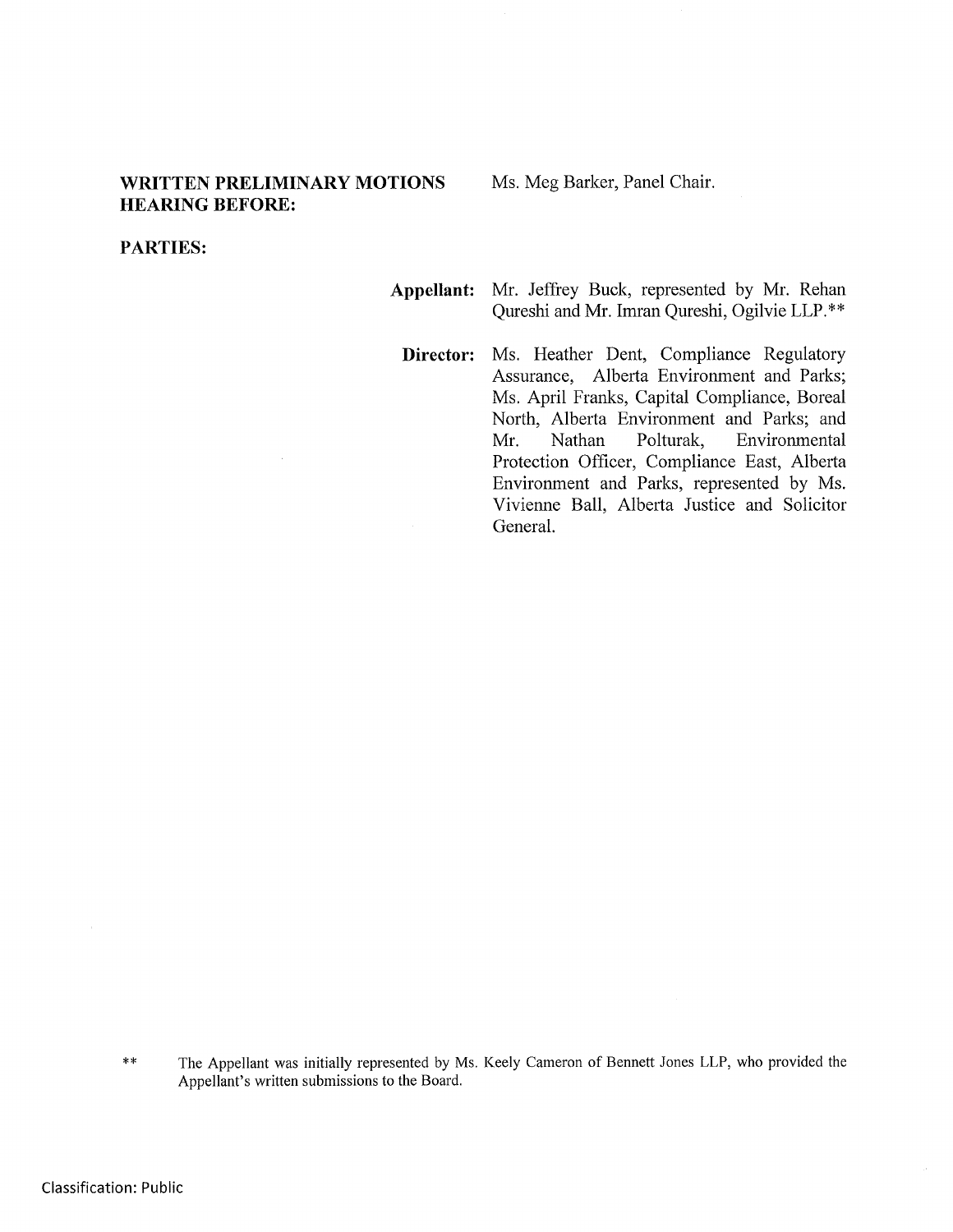#### EXECUTIVE SUMMARY

Alberta Environment and Parks Directors (AEP) issued ten environmental protection orders under the Environmental Protection and Enhancement Act (EPEA) and an enforcement order under the Water Act to JMB Crushing Systems Inc. and 2161889 Alberta Ltd. (JMB), JMB's current and former corporate directors, including Mr. Jeffrey Buck (the Appellant) in his capacity as a former corporate director, and other involved individuals and corporations. The environmental protection orders and enforcement order were related to sand and gravel operations at various locations in Alberta.

The Appellant appealed the Orders to the Environmental Appeals Board (the Board) by filing Notices of Appeal. The Board noted eight of the Notices of Appeal were filed after the expiry of the seven-day time limit specified in EPEA and the *Water Act*, and requested the Appellant provide written reasons for the lateness and why the Board should extend the time period to file. The Appellant provided his reasons, AEP responded, and the Appellant provided a rebuttal. The Board considered the submissions and the legislation and determined the Appellant did not provide sufficient evidence to demonstrate extenuating circumstances prevented him from filing the Notices of Appeal on time.

The Board dismissed the late-filed appeals Notices of Appeal (EAB 20-055-062)..

The Board also found three of the Notices of Appeal (EAB 20-063-065) were filed on time, within the seven-day time limit specified in EPEA and the *Water Act*.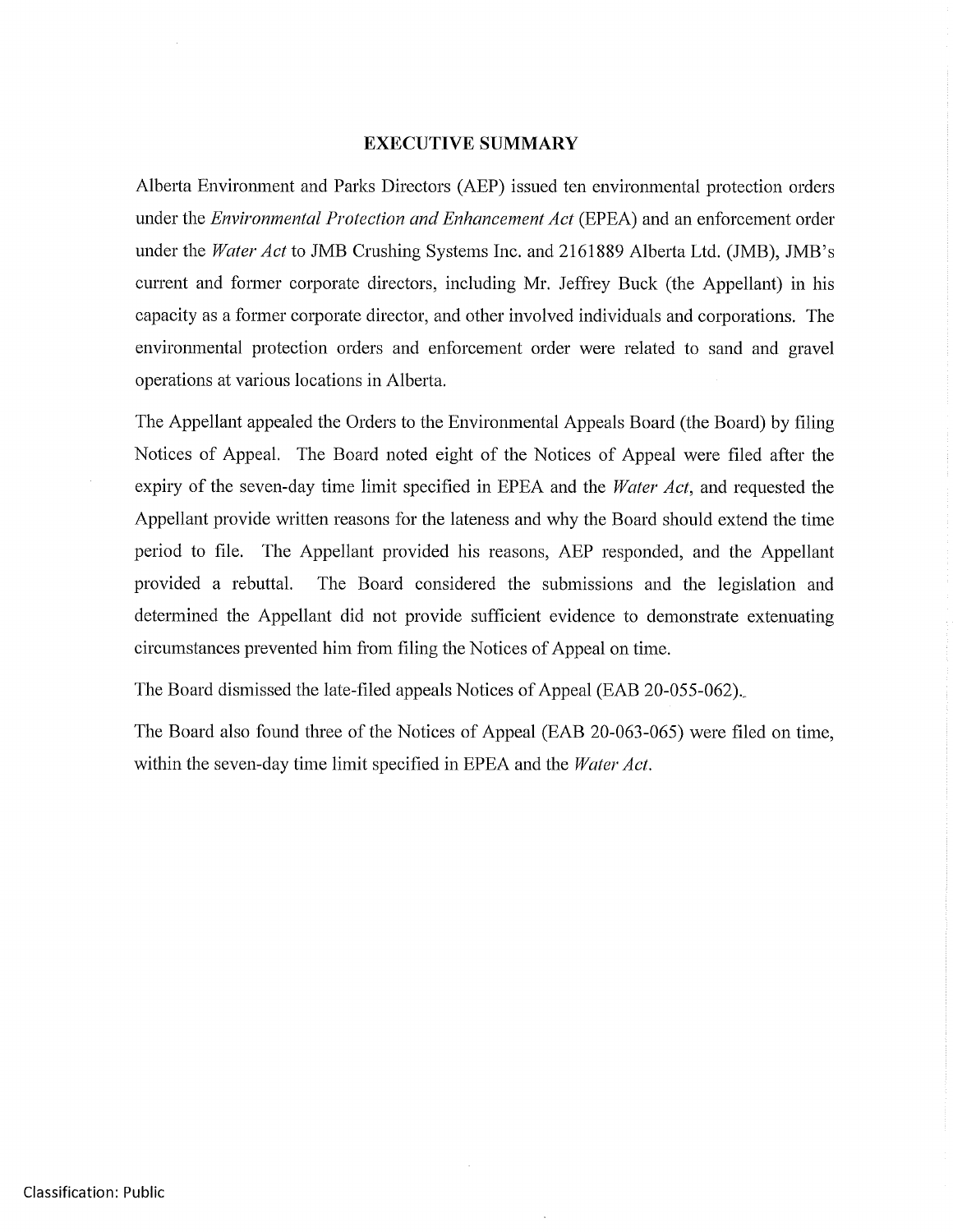## **TABLE OF CONTENTS**

 $\mathcal{L}(\mathcal{A})$  . The  $\mathcal{L}(\mathcal{A})$ 

| А.          |  |  |  |
|-------------|--|--|--|
| <b>B.</b>   |  |  |  |
| $C_{\cdot}$ |  |  |  |
|             |  |  |  |
|             |  |  |  |
|             |  |  |  |

 $\mathcal{L}^{\text{max}}_{\text{max}}$  and  $\mathcal{L}^{\text{max}}_{\text{max}}$ 

 $\sim 10^{-1}$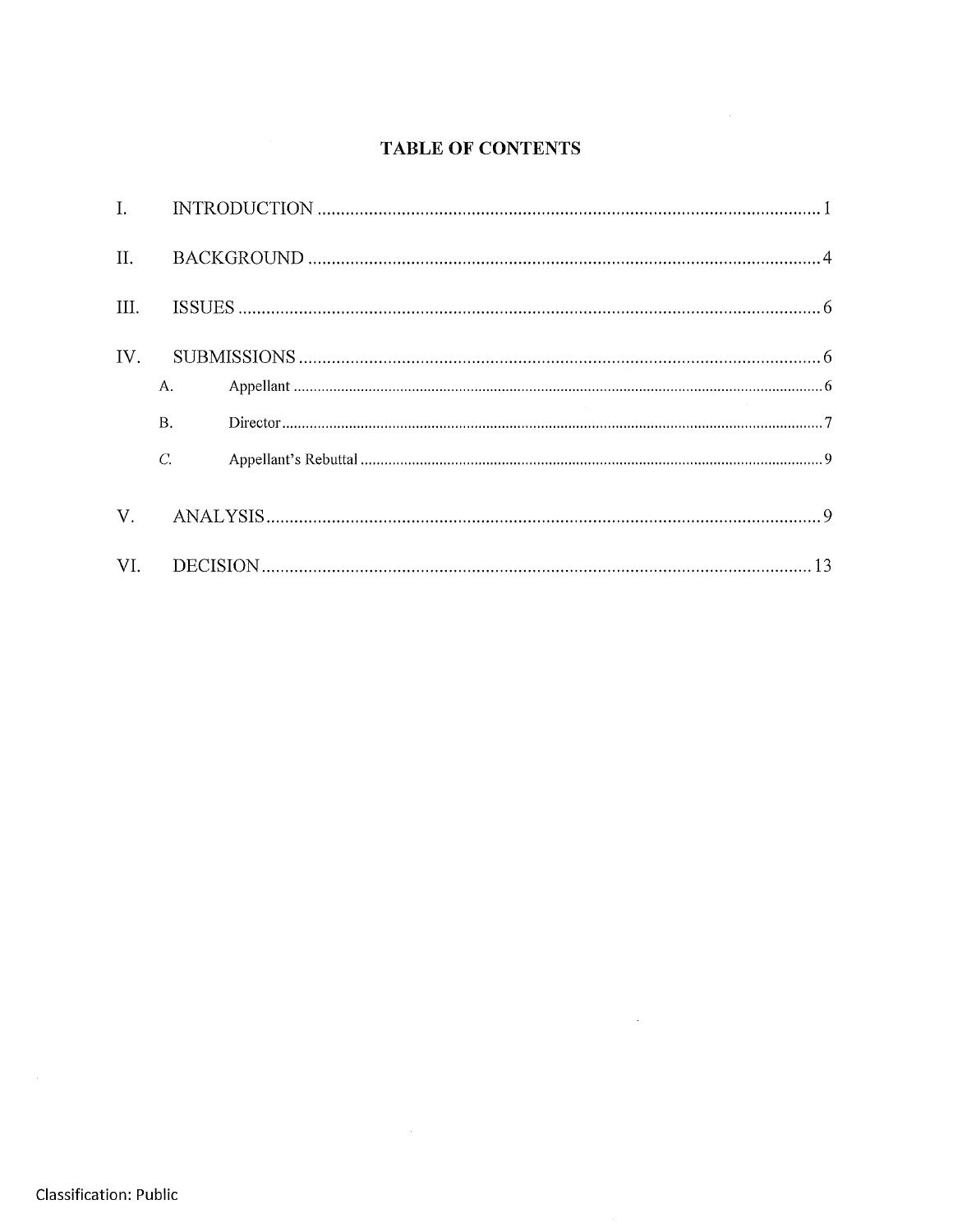## I. INTRODUCTION

[1] This is the Environmental Appeal Board's (the "Board") decision regarding Notices of Appeal filed by Mr. Jeffrey Buck (the "Appellant") of ten environmental protection orders and an enforcement order (collectively, the "Orders") issued by three Directors, Alberta Environment and Parks ("AEP") (collectively, the "Directors"). The Board found Notices of Appeal Nos. EAB 20-055-62 were filed late and the Appellant did not provide sufficient reasons for the Board to extend the time to file. The Board found Notices of Appeal EAB Nos. 20-063- 065 were filed within the legislated time period specified in EPEA and the Water Act.

| <b>EAB File</b><br>No. | AEP Order No.                  | <b>Date Issued</b><br>by AEP | Date Appeal<br>Filed by<br><b>Appellant</b> | Recipients                                                                                                                                                                                                                                                                                                                                                                                                                                           |
|------------------------|--------------------------------|------------------------------|---------------------------------------------|------------------------------------------------------------------------------------------------------------------------------------------------------------------------------------------------------------------------------------------------------------------------------------------------------------------------------------------------------------------------------------------------------------------------------------------------------|
| EAB 20-055             | EO-WA-35659-01<br>$("EO-WA")$  | March 12, 2021               | March 31, 2021                              | Jeffrey Buck, former Director<br>of 2161889 Alberta Ltd.,<br>JMB Crushing Systems Inc.;<br>2161889 Alberta Ltd.; Byron<br>Levkulich, former Director of<br>2161889 Alberta Ltd., JMB<br>Crushing Systems Inc.; Aaron<br>Patsch, former Director of<br>2161889 Alberta Ltd., JMB<br>Crushing Systems Inc.; Lisa<br>Ball, former Director of<br>2161889 Alberta Ltd.;<br>541466 Alberta Ltd., o/a JLG<br><b>Ball Enterprises; Robert</b><br>Beaverford |
| EAB 20-056             | EPO-EPEA-35659-01<br>("EPO 1") | March 2, 2021                | March 31, 2021                              | Jeffrey Buck, former Director<br>of JMB Crushing Systems<br>Inc.; JMB Crushing Systems<br>Inc.; Byron Levkulich,<br>Director of JMB Crushing<br>Systems Inc.; Aaron Patsch,<br>Director of JMB Crushing<br>Systems Inc.                                                                                                                                                                                                                              |

[2] The Orders are set out below: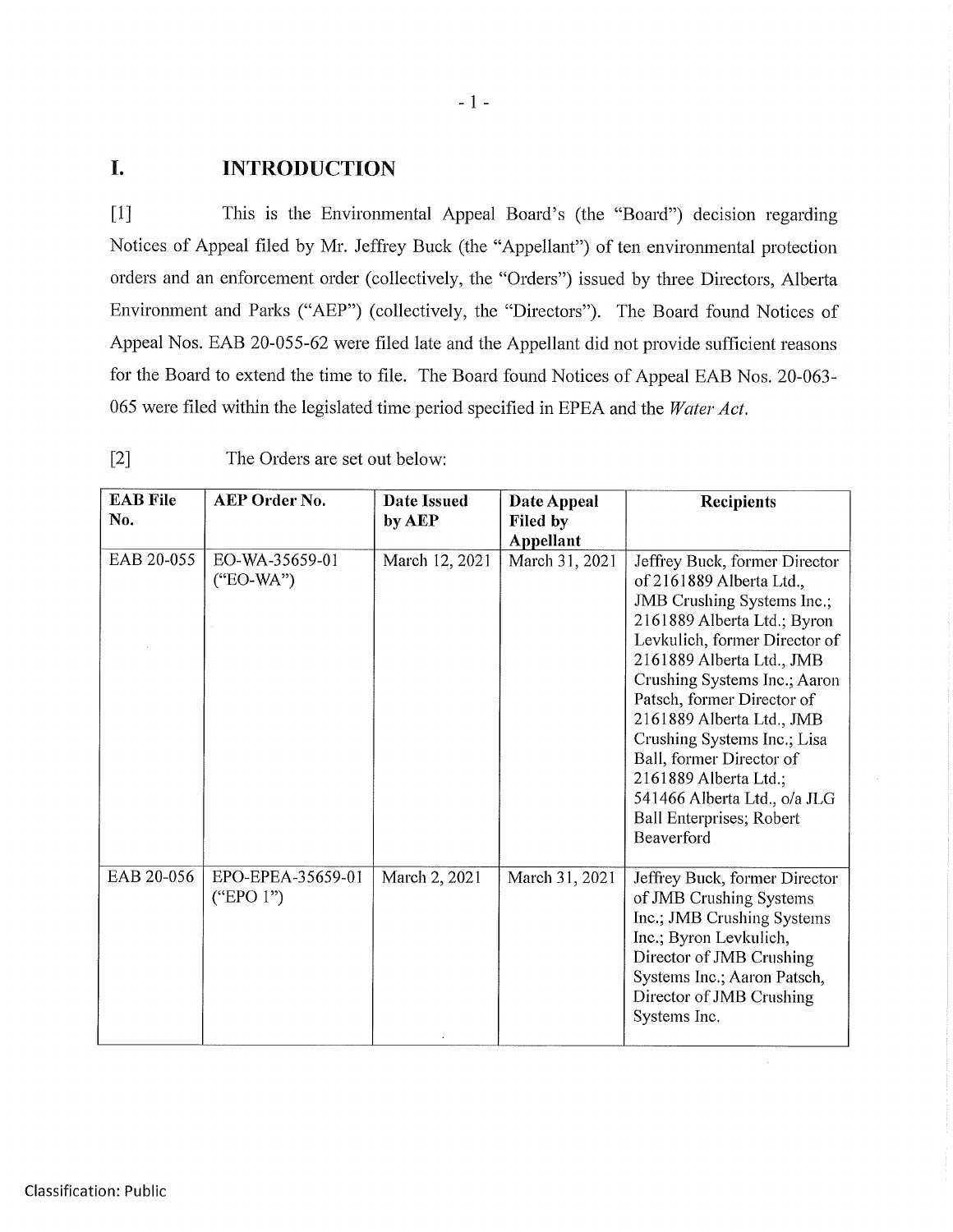| <b>EAB File</b><br>No. | AEP Order No.                  | Date Issued<br>by AEP | Date Appeal<br>Filed by     | <b>Recipients</b>                                                                                                                                                                                                       |
|------------------------|--------------------------------|-----------------------|-----------------------------|-------------------------------------------------------------------------------------------------------------------------------------------------------------------------------------------------------------------------|
| EAB 20-057             | EPO-EPEA-35659-02<br>("EPO 2") | March 11, 2021        | Appellant<br>March 31, 2021 | Jeffrey Buck, former Director<br>of JMB Crushing Systems<br>Inc.; JMB Crushing Systems<br>Inc.; Byron Levkulich,<br>Director of JMB Crushing<br>Systems Inc.; Aaron Patsch,<br>Director of JMB Crushing<br>Systems Inc. |
| EAB 20-058             | EPO-EPEA-35659-03<br>("EPO 3") | March 11, 2021        | March 31, 2021              | Jeffrey Buck, former Director<br>of JMB Crushing Systems<br>Inc.; JMB Crushing Systems<br>Inc.; Byron Levkulich,<br>Director of JMB Crushing<br>Systems Inc.; Aaron Patsch,<br>Director of JMB Crushing<br>Systems Inc. |
| EAB 20-059             | EPO-EPEA-35659-04<br>("EPO 4") | March 11, 2021        | March 31, 2021              | Jeffrey Buck, former Director<br>of JMB Crushing Systems<br>Inc.; JMB Crushing Systems<br>Inc.; Byron Levkulich,<br>Director of JMB Crushing<br>Systems Inc.; Aaron Patsch,<br>Director of JMB Crushing<br>Systems Inc. |
| EAB 20-060             | EPO-EPEA-35659-05<br>("EPO 5") | March 11, 2021        | March 31, 2021              | Jeffrey Buck, former Director<br>of JMB Crushing Systems<br>Inc.; JMB Crushing Systems<br>Inc.; Byron Levkulich,<br>Director of JMB Crushing<br>Systems Inc.; Aaron Patsch,<br>Director of JMB Crushing<br>Systems Inc. |
| EAB 20-061             | EPO-EPEA-35659-06<br>("EPO 6") | March 11, 2021        | March 31, 2021              | Jeffrey Buck, former Director<br>of JMB Crushing Systems<br>Inc.; JMB Crushing Systems<br>Inc.; Byron Levkulich,<br>Director of JMB Crushing<br>Systems Inc.; Aaron Patsch,<br>Director of JMB Crushing                 |

 $\mathcal{L}(\mathcal{A})$  .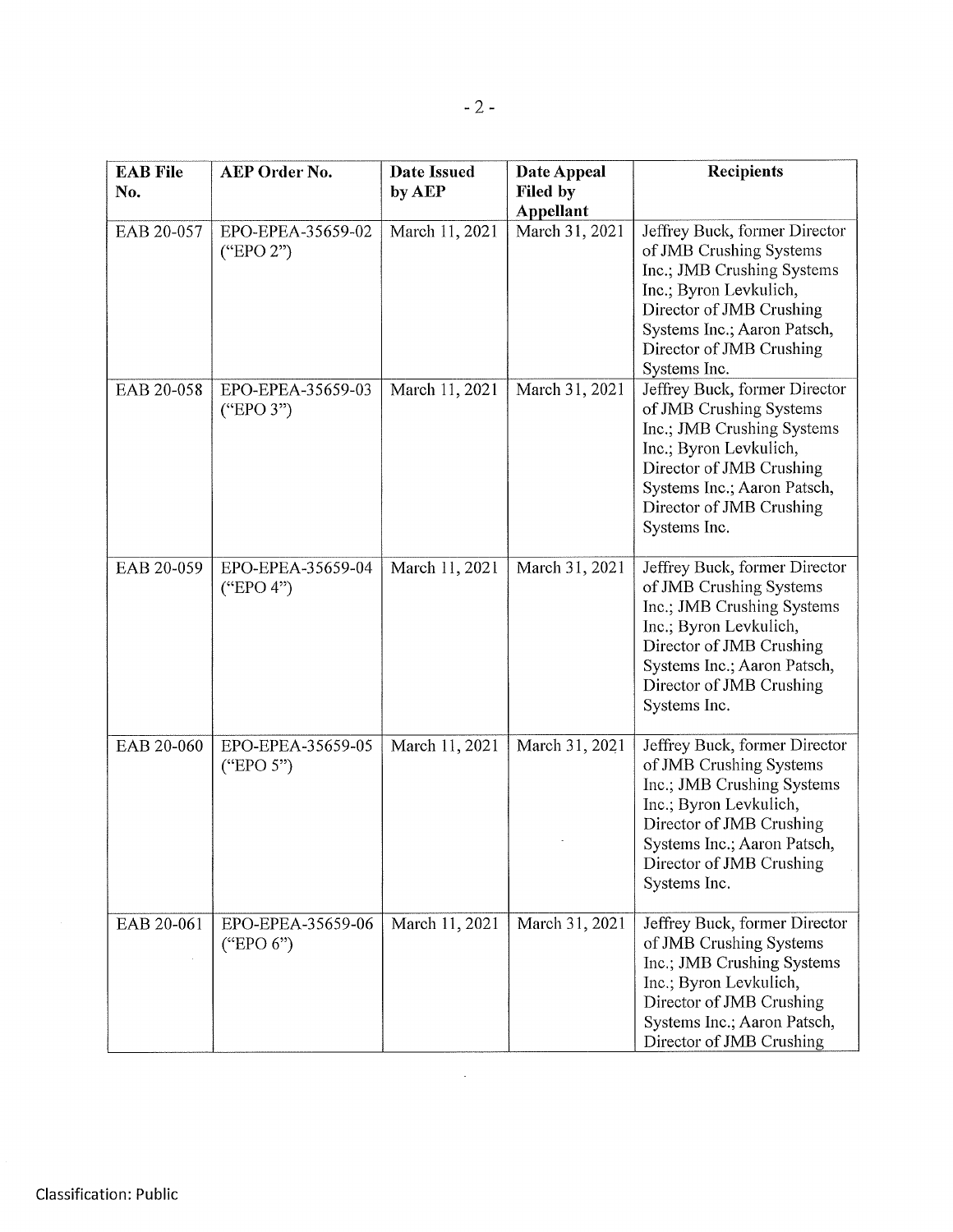| <b>EAB File</b><br>No. | AEP Order No.                   | <b>Date Issued</b><br>by AEP                                                                                     | Date Appeal<br>Filed by<br><b>Appellant</b> | <b>Recipients</b>                                                                                                                                                                                                                                                                                                                                                                                      |
|------------------------|---------------------------------|------------------------------------------------------------------------------------------------------------------|---------------------------------------------|--------------------------------------------------------------------------------------------------------------------------------------------------------------------------------------------------------------------------------------------------------------------------------------------------------------------------------------------------------------------------------------------------------|
|                        |                                 |                                                                                                                  |                                             | Systems Inc.                                                                                                                                                                                                                                                                                                                                                                                           |
| EAB 20-062             | EPO-EPEA-35659-07<br>("EPO 7")  | March 12, 2021                                                                                                   | March 31, 2021                              | Jeffrey Buck, former Director<br>of 2161889 Alberta Ltd.,<br>JMB Crushing Systems Inc.;<br>Byron Levkulich, Director of<br>2161889 Alberta Ltd., JMB<br>Crushing Systems Inc.; Aaron<br>Patsch, Director of 2161889<br>Alberta Ltd., JMB Crushing<br>Systems Inc.; Lisa Ball,<br>former Director of 2161889<br>Alberta Ltd.; 541466 Alberta<br>Ltd., o/a JLG Ball<br>Enterprises; Robert<br>Beaverford |
| EAB 20-063             | EPO-EPEA-35659-08<br>("EPO 8")  | <b>Decision Dated</b><br>March 19,<br>2021.<br>Appellant<br>informed by<br>AEP via email<br>on March 30,<br>2021 | March 31, 2021                              | JMB Crushing Systems Inc.,<br>Byron Levkulich, Director,<br>Aaron Patsch, Director,<br>Jeffrey Buck, former<br>Director, JMB Crushing<br>Systems Inc., George<br>Shandro                                                                                                                                                                                                                               |
| EAB 20-064             | EPO-EPEA-35659-09<br>("EPO 9")  | Decision Dated<br>March 19,<br>2021.<br>Appellant<br>informed by<br>AEP via email<br>on March 30,<br>2021        | March 31, 2021                              | JMB Crushing Systems Inc.,<br>Byron Levkulich, Director,<br>Aaron Patsch, Director,<br>Jeffrey Buck, former<br>Director, JMB Crushing<br>Systems Inc.                                                                                                                                                                                                                                                  |
| EAB 20-065             | EPO-EPEA-35659-10<br>("EPO 10") | Decision Dated<br>March 19,<br>2021.<br>Appellant<br>informed by<br>AEP via email<br>on March 30,<br>2021        | March 31, 2021                              | JMB Crushing Systems Inc.,<br>Byron Levkulich, Director,<br>Aaron Patsch, Director,<br>Jeffrey Buck, former<br>Director, JMB Crushing<br>Systems Inc.                                                                                                                                                                                                                                                  |

 $\sim$   $\sim$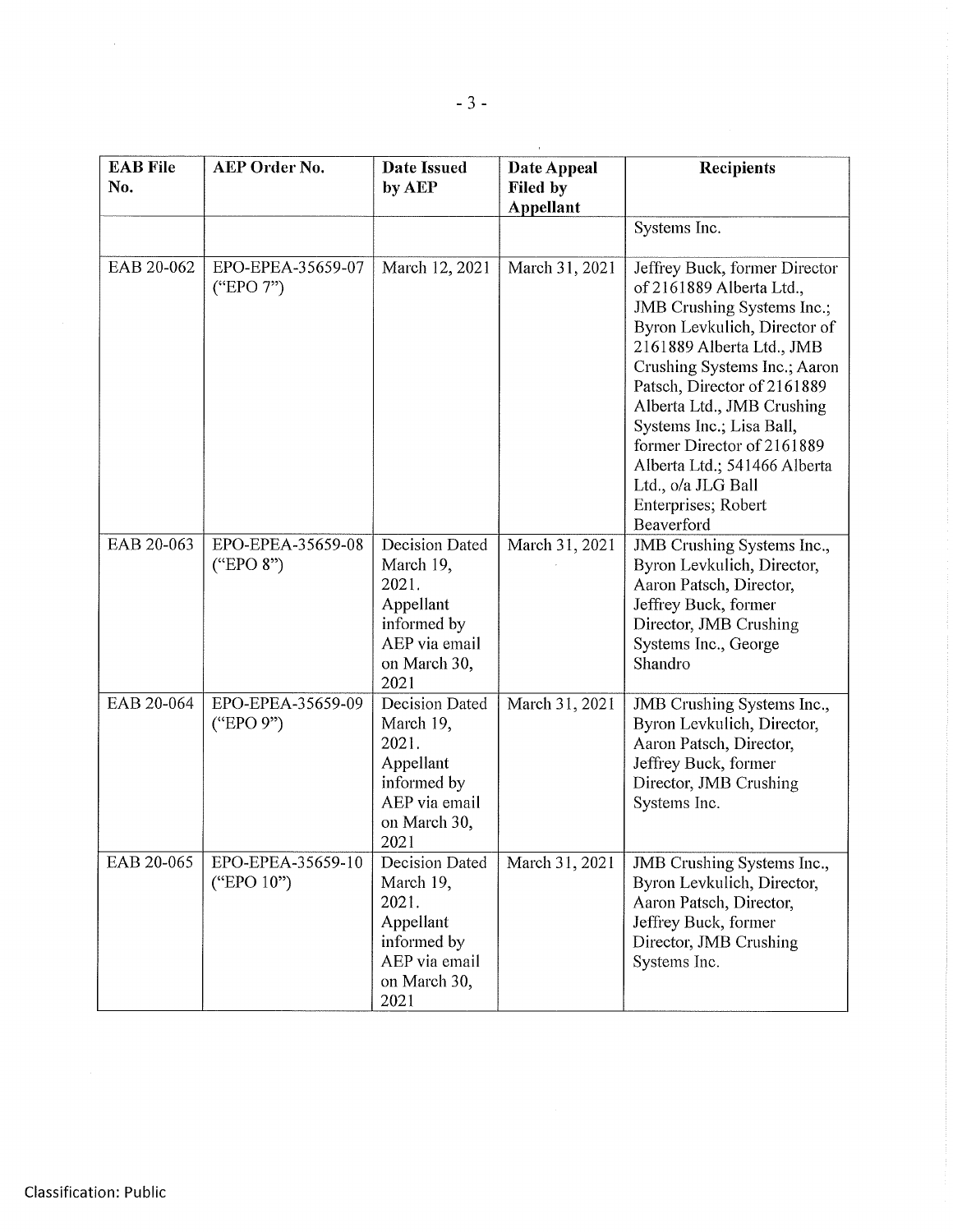[3] The Directors issued the Orders to JMB Crushing Systems Inc. and 2161889 Alberta Ltd. ("JMB"), and individuals and corporations involved in JMB's operations, including the Appellant in his role as a former director of JMB. The Orders were related to various JMB sand and gravel operations in Alberta. The Appellant objected to being named as a party to the Orders.

### II. BACKGROUND

[4] JMB Crushing Systems Inc. ("JMB") operated multiple sand and gravel pits in Alberta. The Appellant was a corporate director of JMB until June 23, 2020.

[5] On January 26, 2021, an Environmental Protection Officer from Alberta Environment and Parks ("AEP") found that JMB had contravened provisions under the Environmental Protection and Enhancement Act, R.S.A. 2000, c. E-12 ("EPEA"), and the Water Act, R.S.A. 2000, c. W-3, on several gravel pits, which prompted the Directors to issue the Orders between March 2, 2021, and May 3, 2021. The Orders named current and former corporate directors of JMB, including the Appellant, and specified actions those named were required to undertake to become compliant with the legislation.

[6] On March 31, 2021, the Appellant filed Notices of Appeal with the Board, appealing his inclusion as a party to the Orders.

[7] On April 12, 2021, the Board acknowledged receipt of the Appellant's Notices of Appeal. The Board noted the normal time limit for filing an appeal of an environmental protection order and an enforcement order was seven days after the Appellant was served and eight of the Notices of Appeal appeared to have been filed outside the time limit. The Board requested the Appellant provide reasons why the Notices of Appeals were filed late. The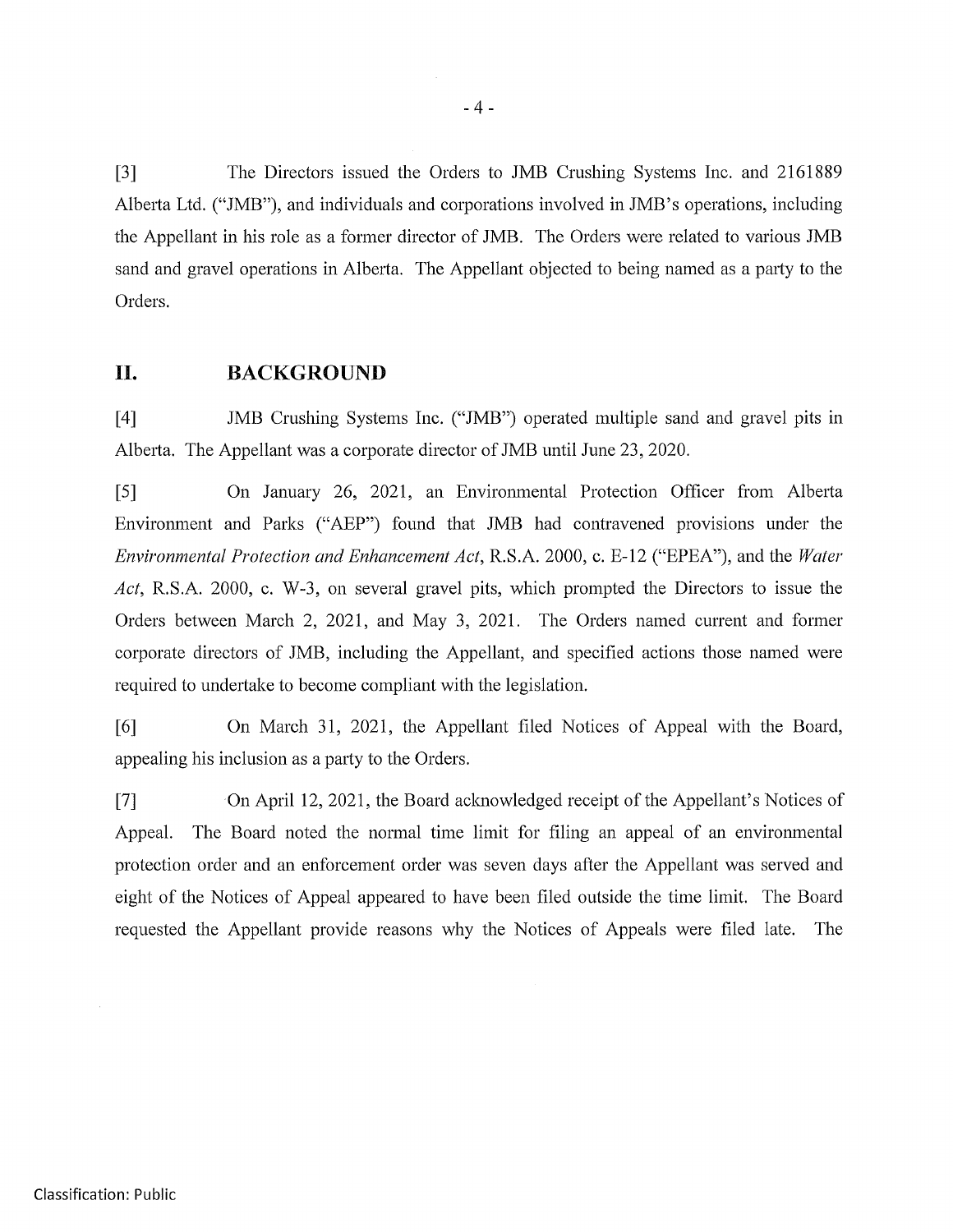Appellant submitted his reasons to the Board on April 20, 2021, and requested the Board find his circumstances were significantly exceptional to extend the period to file the Notices of Appeal.

[8] On April 29, 2021, the Board wrote to the Appellant and the Director to advise there was sufficient information provided by the Appellant for the Board to consider extending the time period to file the Notices of Appeal. However, prior to making a final decision regarding whether or not to extend the time period, the Board requested the Director provide response comments and the Appellant provide a rebuttal submission. The Board received written comments from the Director on May 7, 2021, and the Appellant on May 14, 2021.

[9] On March 31, 2021, April 30, 2021, and May 5,2021, the Appellant filed Notices of Appeal with the Board appealing his inclusion as a party to amendments to the Orders. The Board will address those Notices of Appeal in a separate decision.

[10] On June 9, 2021, the Board wrote to the Appellant and advised the Notices of Appeal for EO-WA (EAB 20-055) and EPO 7 (EAB 20-062) were late and were dismissed with reasons to be provided. The Board considered the remaining Notices of Appeal for the Orders and dismissed EAB 20-056-061 (EPO 1, EPO 2, EPO 3, EPO 4, EPO 5, and EPO 6) for being filed past the legislated time period. The Board found Notices of Appeal EAB Nos. 20-063-065 (EPO 8, EPO 9, and EPO 10) were filed on time.

Section 93 of EPEA provides similar wording:

<sup>&</sup>lt;sup>1</sup> Section 116(2) of the *Water Act* allows the Board to extend the period to submit a Notice of Appeal: "The Environmental Appeals Board may, on application made before or after the expiry of the period referred to in subsection (1), extend that period, if the Board is of the opinion that there are sufficient grounds to do so."

<sup>&</sup>quot;The Board may, before or after the expiry of the prescribed time, advance or extend the time prescribed in this Part or the regulations for the doing of anything where the Board is of the opinion that there are sufficient grounds for doing so."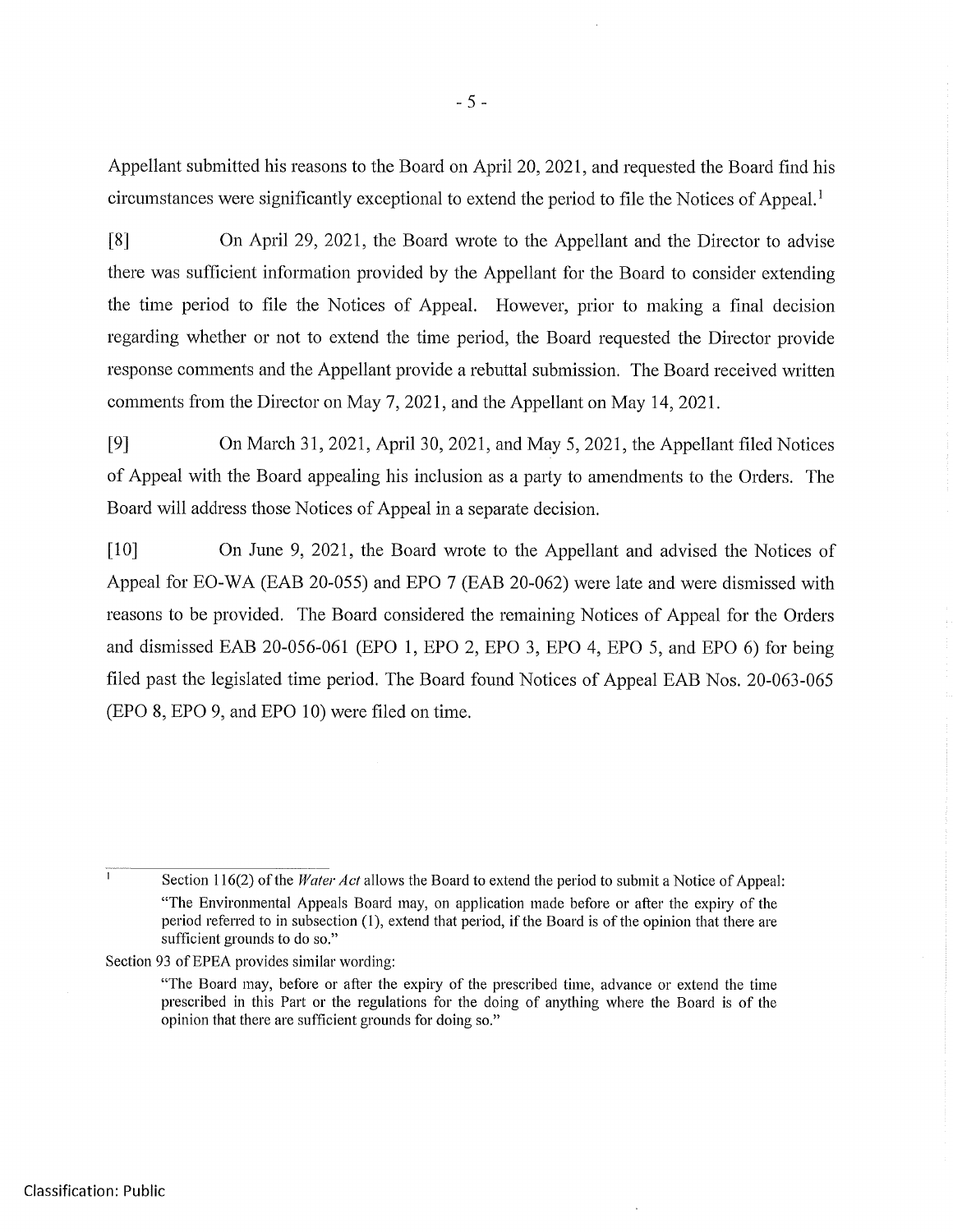#### III. ISSUES

[11] The Board set the following issue for this preliminary matter: Should the Board extend the appeal period for the Appellant's late-filed Notices of Appeal?

### IV. SUBMISSIONS

#### A. Appellant

[12] The Appellant submitted the COVID-19 pandemic, combined with the Appellant's illness from Polymyalgia Rheumatica, $<sup>2</sup>$  were exceptional circumstances that</sup> prevented him from giving his full attention to his mail and the Orders.

[13] The Appellant acknowledged he was served with the Orders, however, he asserted the papers he received did not include the statutory provisions that indicated a seven-day appeal deadline existed. The Appellant submitted it would be unfair to expect him to meet the deadline when he did not have the statutory guidelines available with the Orders.<sup>3</sup>

[14] The Appellant argued AEP would not be prejudiced by a Board decision to allow the appeals to proceed, as the other parties named in the Orders are well-situated to address the concerns raised by the Director. The Appellant noted that as he was no longer employed with JMB, he was not a permit holder, and could not take any of the actions outlined in the Orders. Failure to allow the appeals to proceed would result in prejudice to the Appellant, as he had no ability to access the sites or conduct the work required to comply with the Orders. The Appellant

 $\overline{a}$  The Meriam-Webster Medical Dictionary defined "Polymyalgia Rheumatica" as "a disorder of the elderly characterized by muscular pain and stiffness in the shoulders and neck and in the pelvic area." <https://www.merriam-webster.com/medical/polymyalgia20rheumatica>.

<sup>&</sup>lt;sup>3</sup> Appellant's Initial Submission, April 20, 2021, at page 3.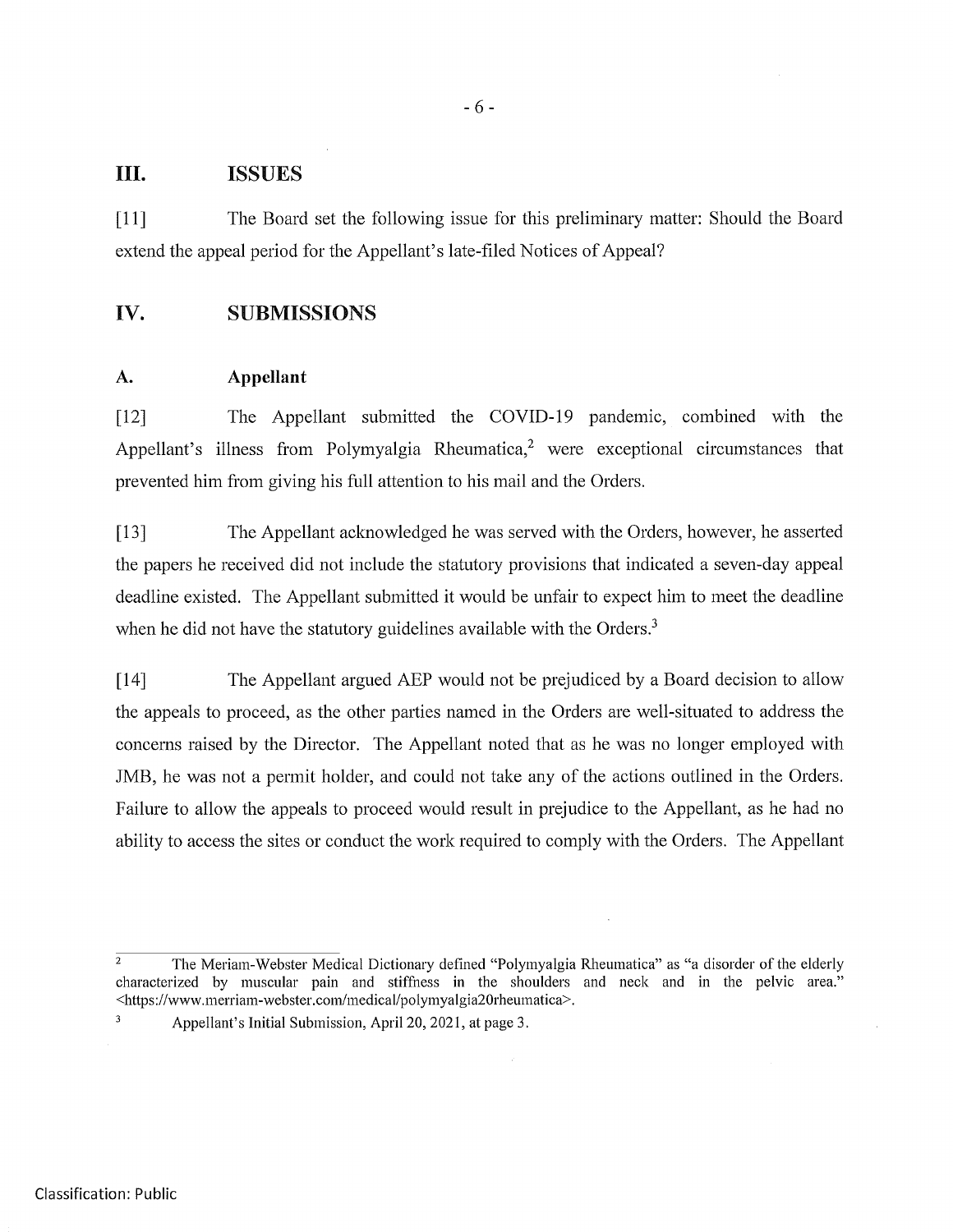concluded that the balance of convenience weighed in his favour, given the significant consequences he faced if he continued to be named a party in the Orders.4

#### B. Director

[15] The Director referred to the Affidavits of the attending Environmental Protection Officer (the "Officer"), sworn on May 4, 2021. The Officer stated in their affidavit that they prepared EPO 2, EPO 3, EPO 4, EPO 5, and EPO 6, for service on the Appellant. The Officer stated they placed a copy of each order, along with one copy of section 91 of EPEA into an envelope, which was mailed to the Appellant.<sup>5</sup> The Director said each of the Orders contained all the information the Appellant needed to review the legislation and determine the filing deadline. The contact information for the Board was also provided.

[16] The Director submitted the Appellant had not met the onus to demonstrate exceptional circumstances existed that prevented him from filing Notices of Appeal on time. The Director stated that the Appellant did not provide evidence to establish:

- "® the nature of his medical condition and diagnosis beyond naming it,
- the severity or physical, mental or cognitive limitations, if any, caused by his medical condition,
- what a 'normal applicant' is and how his medical condition relieves the Appellant from 'the standard of a normal applicant','
- when and how the Appellant's 'access to medical care [was] compromised',
- how he was struggling to address his medical condition, or
- how these factors either individually or in combination prevented him from filing the eight notices of appeal by the statutory deadlines or

<sup>4</sup> Appellant's Initial Submission, April 20,2021,at page 5.

<sup>5</sup> Director's Response Submission, May 11,2021, Appendix, Affidavit of April Franks, Sworn on May 4, 2021.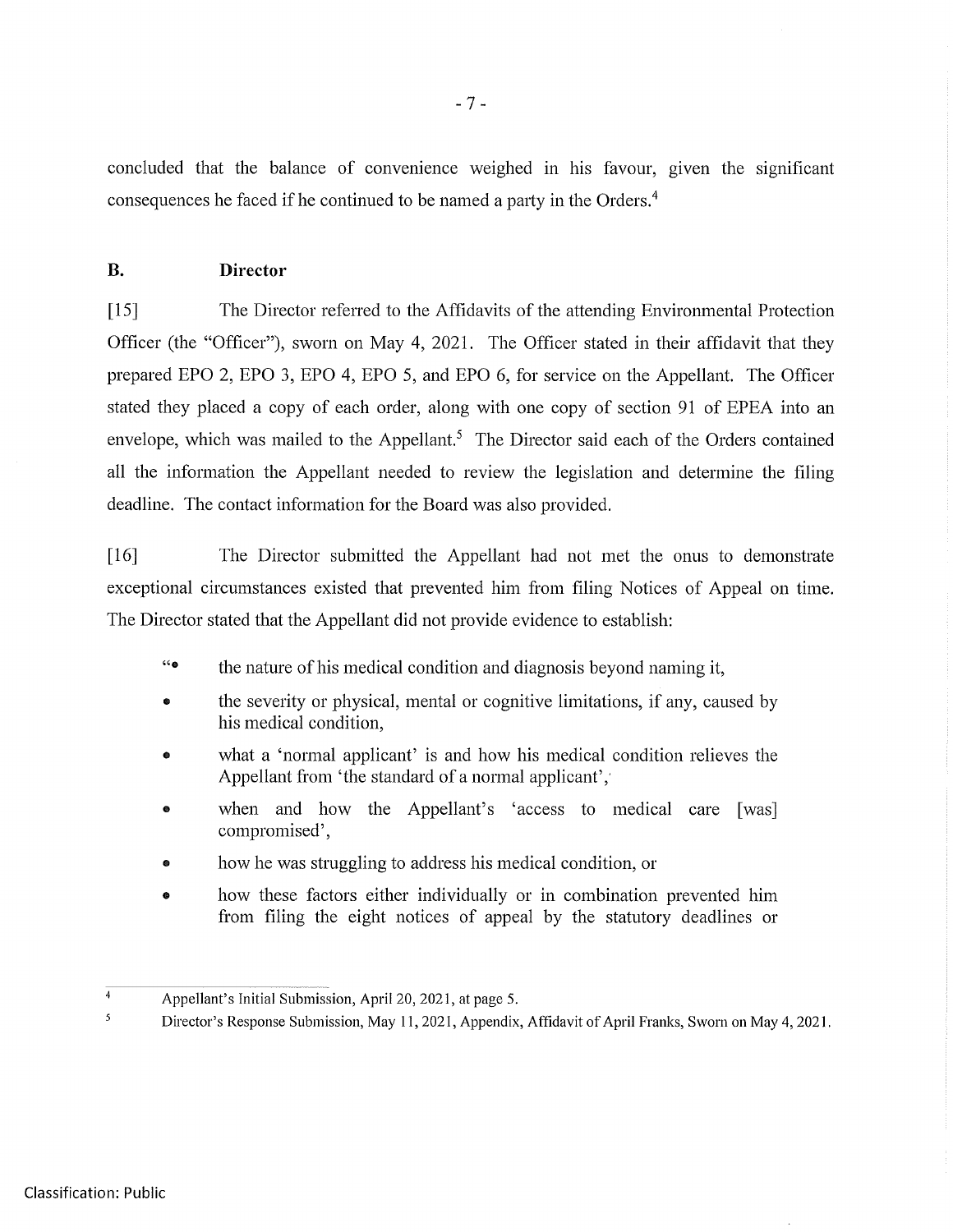obtaining legal advice before March 29, 2021."6

[17] The Director noted that on March 3, 2021, the Appellant drove after an AEP Environmental Protection Officer who had attempted to serve EPO 1 on the Appellant at the Appellant's residence, but had left when the Appellant had not answered the door. The officer stated the Appellant drove up to the officer's vehicle and the officer was able to serve the Appellant with EPO 1. The Director stated that later the same day, the Appellant phoned AEP, acknowledged service of EPO 1, and asked questions regarding the order.<sup>7</sup>

[18] The Director stated the "balance of convenience" was irrelevant to the statutory deadline for filing Notices of Appeals with the Board, and it did not constitute extenuating circumstances for the Board to extend the deadline. The Director stated:

"Had the Appellant anticipated that his medical condition would prevent him from taking appropriate action in response to receiving the orders, it would have been a prudent measure for him to have contacted one of the Directors, the Inspectors or the Board to ask about the statutory deadline or the availability of an extension or any other concerns he might have had."<sup>8</sup>

[19] The Director submitted the Appellant had not provided evidence to establish how the COVID 19 pandemic impacted his ability to contact AEP or the Board to obtain more information or prevented him from obtaining legal advice before March 29, 2021, or prevented him from filing the Notices of Appeal on time.<sup>9</sup>

[20] The Director stated the involvement of other parties in the Orders was irrelevant to the statutory deadline for filing the Notices of Appeal and did not constitute extenuating circumstances. The Director argued that accepting the late Notices of Appeal without extenuating circumstances prevented AEP from taking enforcement action for non-compliance and prejudiced the other named parties that did not appeal the Orders "... as it unfairly shields

 $\overline{6}$  Director's Response Submission, May 11, 2021, at page 7.

 $7 \quad$  Director's Response Submission, May 11, 2021, at page 8.

<sup>8</sup> Director's Response Submission, May 11,2021,at page 8.

<sup>&</sup>lt;sup>9</sup> Director's Response Submission, May 11, 2021, at page 8.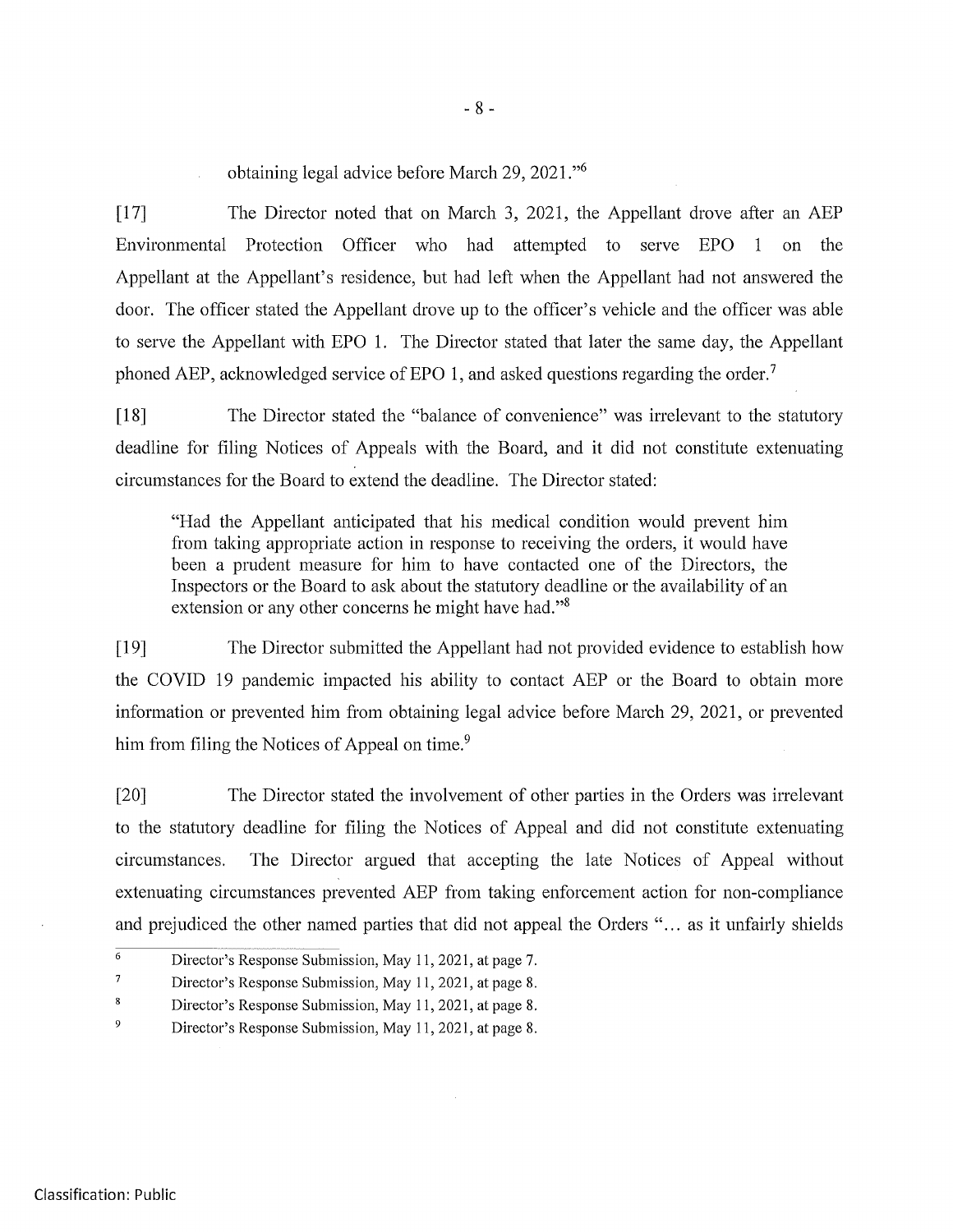the Appellant from carrying out the terms of the orders or share in the payment of the cost of doing so until these late appeals are resolved, despite not appealing by the statutory deadline."<sup>10</sup>

[21] The Director requested the Board dismiss each of the Notices of Appeal that were filed late.

### C. Appellant's Rebuttal

[22] In the Appellant's rebuttal submission, the Appellant submitted he was frequently bedridden with pain in March 2021 due to the effects of Polymyalgia Rheumatica, which also impacted his memory and ability to concentrate.<sup> $11$ </sup> The Appellant noted only one of the Orders was delivered by hand, and the others were sent by registered mail, however, Canada Post did not require signatures for the registered letters, and the Appellant did not know when the Orders were delivered. The Appellant stated he was focused primarily on his health and recovery, and this delayed his ability to focus on the "... deluge of orders being sent to him during March...."<sup>12</sup>

[23] The Appellant said ordering him to complete activities when he was no longer a director of JMB and had no legal authorization to do any of the work placed an unfair burden on him and did nothing to protect the environment.

[24] The Appellant submitted his medical condition, the numerous Orders, and the COVID 19 pandemic all amounted to extraordinary circumstances which the Board should consider in extending the deadline for filing the Notices of Appeal.

## V. ANALYSIS

[25] After reviewing the party's submissions, the Board has determined eight of the

 $\overline{10}$ Director's Response Submission, May 11, 2021, at page 10.

<sup>11</sup> Appellant's Rebuttal Submission, May 17, 2021, at page 3.

<sup>12</sup> Appellant's Rebuttal Submission, May 17, 2021, at page 5.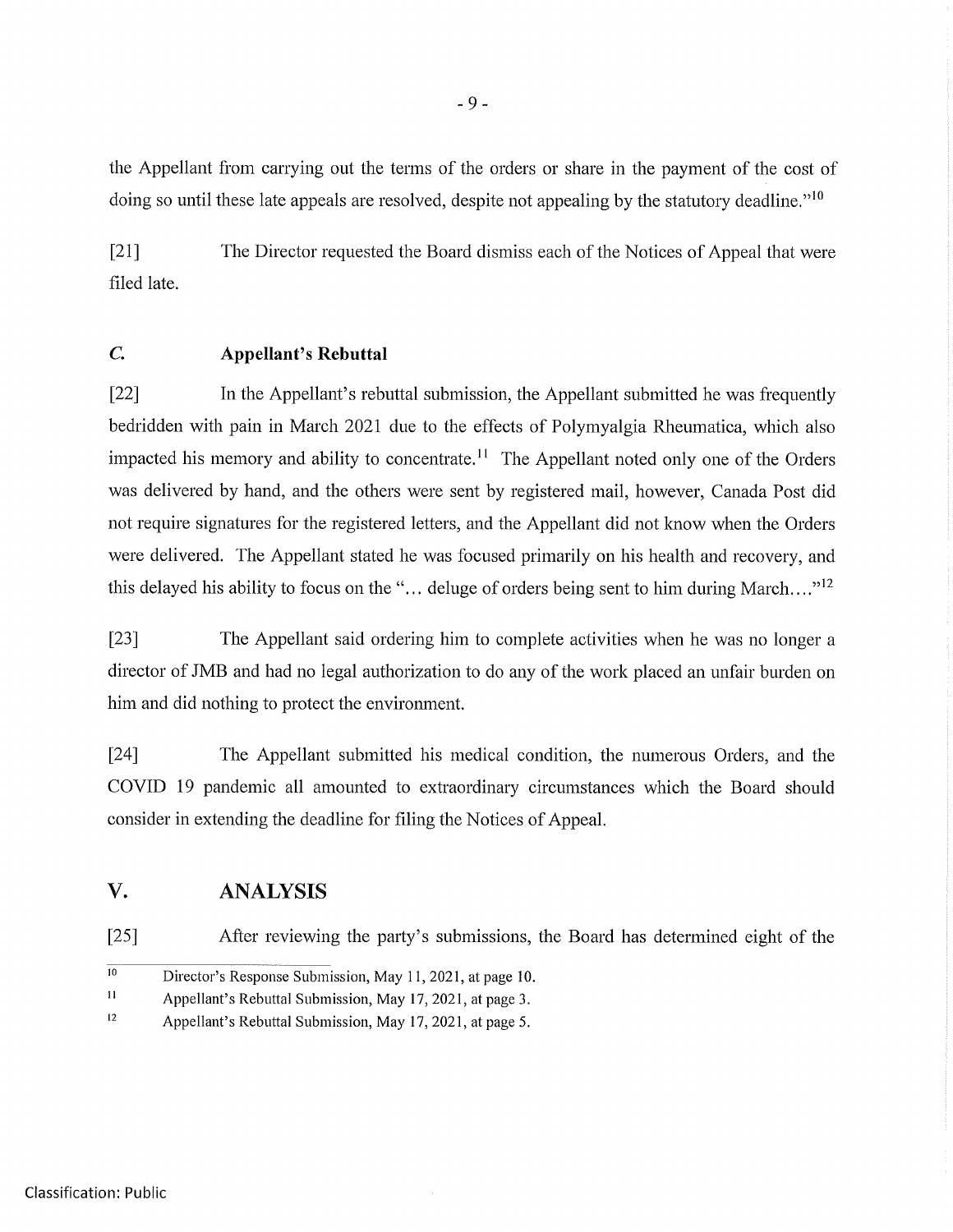appeals must be dismissed based on two grounds:

- (a) the Appellant did not meet the legislated time limits for filing the Notices of Appeal; and
- (b) the Appellant failed to provide sufficient reasons for the Board to grant an extension of time.

[26] Section 116(1) of the *Water Act* provides a time period for filing an appeal of an enforcement order of not later than seven days after notice of the enforcement order is received or last provision of notice of the decision. The Board may, on application under section 116(2), extend the time period for filing a notice of appeal if the Board is of the opinion there are sufficient grounds to do so. Sections  $116(1)(a)(i)$  and (2) of the *Water Act* state:

- "(I) A notice of appeal must be submitted to the Environmental Appeals Board
	- (a) not later than 7 days after
		- (i) receipt of a copy of a water management order or enforcement order...
- (2) The Environmental Appeals Board may, on application made before or after the expiry of the period referred to in subsection (1), extend that period, if the Board is of the opinion that there are sufficient grounds to do so."
- [27] Sections  $91(4)(a)$  and 93 of EPEA have similar wording:
	- "91(4) A notice of appeal must be submitted to the Board
		- (a) not later than 7 days after receipt of a copy of the enforcement order or the environmental protection order...
	- 93 The Board may, before or after the expiry of the prescribed time, advance or extend the time prescribed in this Part or the regulations for the doing of anything where the Board is of the opinion that there are sufficient grounds for doing so."

[28] The legislation has a strict time limit of seven days to submit a Notice of Appeal, however, both EPEA and the *Water Act* provide the Board with some flexibility to allow for latefiled appeals in certain situations. The Board uses this authority only in exceptional circumstances. The legislation included time limits for filing an appeal to provide a level of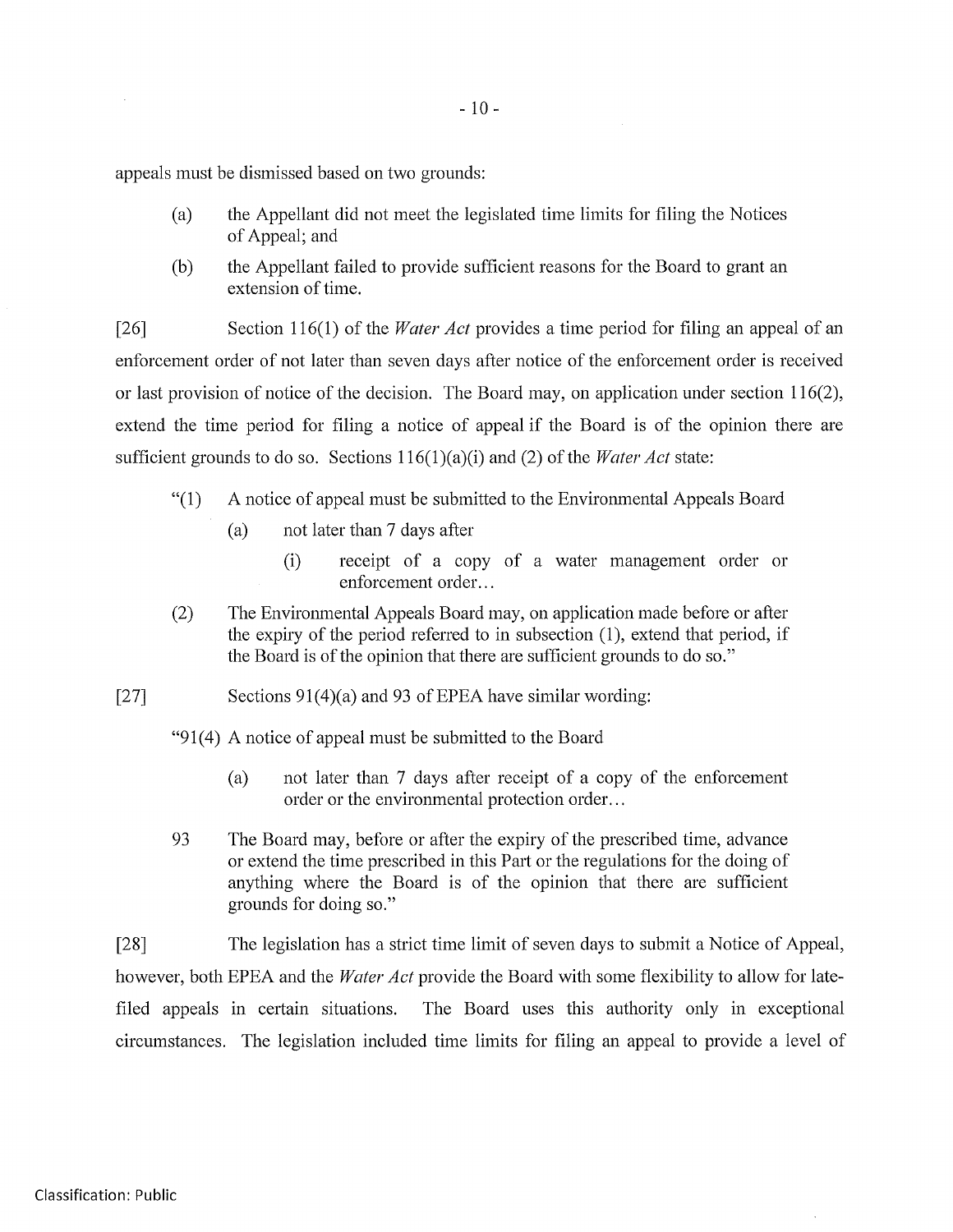certainty to the appeal process and to balance the interests of the parties. The Board will not exercise its discretion to extend the time limit unless an appellant can demonstrate there were exceptional circumstances that caused the Notice of Appeal to be filed late.<sup>13</sup>

[29] The onus is on the Appellant to show that extenuating or special circumstances existed that prevented him from filing the Notices of Appeals within the legislated timeframe.<sup>14</sup> The Appellant indicated the COVID-19 pandemic and his medical condition combined to create the exceptional circumstances that prevented the filing of the Notices of Appeal on time. While the Board is not bound by the formal rules of evidence that bind the courts, there must be a factual basis for its decisions. The Board finds that the Appellant did not provide sufficient evidence that the pandemic and the Appellant's medical condition were exceptional circumstances that would justify the Board extending the time period to file a Notice of Appeal.

[30] The Appellant did not explain how the pandemic hindered the timely filing of the Notices of Appeal. When the Appellant was served with the Notices of Appeal, the pandemic had been in effect in Alberta for approximately one year. After initial closures in 2020, law offices were open and functioning in March 2021. The Appellant could have contacted legal counsel within seven days of being served and received advice on how to proceed, but instead did not contact legal counsel until March 29, 2021.

[31] If the Appellant had concerns about being named in the Orders, the Board would expect he would contact the Director upon being served with the Orders. The Appellant could also have contacted the Board to obtain information about appealing the Orders, but did not do so. The Board finds the Appellant did not meet the onus of demonstrating that the pandemic prevented him from filing the Notices of Appeal on time.

<sup>13</sup> O'Neil! v. Regional Director, Parkland Region, Alberta Environmental Protection, re: Town of Olds (12 March 1999), Appeal No. 98-250-D (A.E.A.B.), 1999 ABEAB 98.<br><sup>14</sup> Olineck y Divector, Red Deer North Saskatehouen Begis

Olineck v. Director, Red Deer-North Saskatchewan Region, Operations Division, Alberta Environment and Siistainable Resource Development, re: Hutterian Brethren Church of Vegreville (28 October 2014), Appeal No. 14- 012-D (A.E.A.B), at paragraph 63.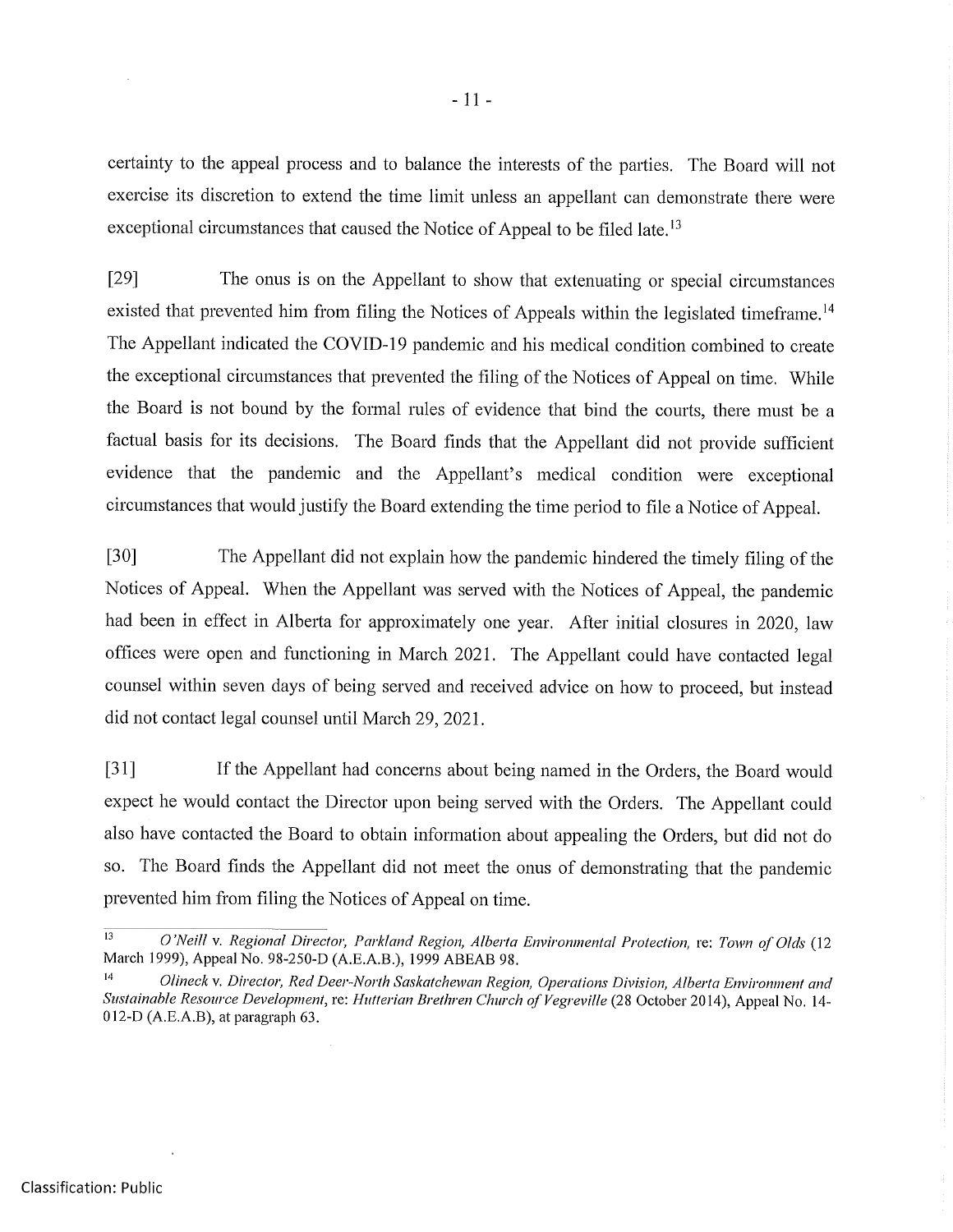[32] The Appellant stated his focus on his medical condition and the pain and discomfort it caused resulted in a delay in taking action once he was served with the Orders. The Appellant's assertion of his medical condition was not supported by any evidence of diagnosis or symptoms, nor any information to explain how his health challenges prevented him from contacting the Directors or the Board to get further information regarding the appeal process or deadlines. The Board notes the Appellant was capable of driving a vehicle to follow the inspector who served the first enforcement order, and that he was able to phone the inspector to confirm receipt of the Order and to request that additional orders be mailed to his home address. While the Board is sympathetic to the Appellant's health complications, there was insufficient evidence presented for the Board to consider how the medical condition impacted the Appellant's ability to file the Notices of Appeal on time. Without such evidence, the Board finds the Appellant did not meet the onus to demonstrate his medical condition was an exceptional circumstance that would cause the Board to extend the time to file.

[33] The Appellant stated there was no information in the documents served on him that indicated how long he had to appeal the Orders. However, the Directors provided the Affidavit of the attending Officer, sworn on May 4, 2021, in which the Officer stated five orders were prepared for service on the Appellant and one copy of section 91 of EPEA was included in the envelope with the Orders. In addition, the Board notes that each of the Orders included wording in bolded font stating the Water Act provides the right to appeal to the Board and that strict deadlines may apply. The Board further notes that the first Order which was hand delivered to the Appellant on March 3, 2021, included a copy of Section 91 of EPEA.

[34] The Appellant confirmed receiving the EPO 1 on May 3, 2021 and explained to the AEP inspector that, if further Orders were to be served, he preferred they be mailed to his home address. The Board interprets this to mean that the Appellant was anticipating the possibility that further orders would be issued to him.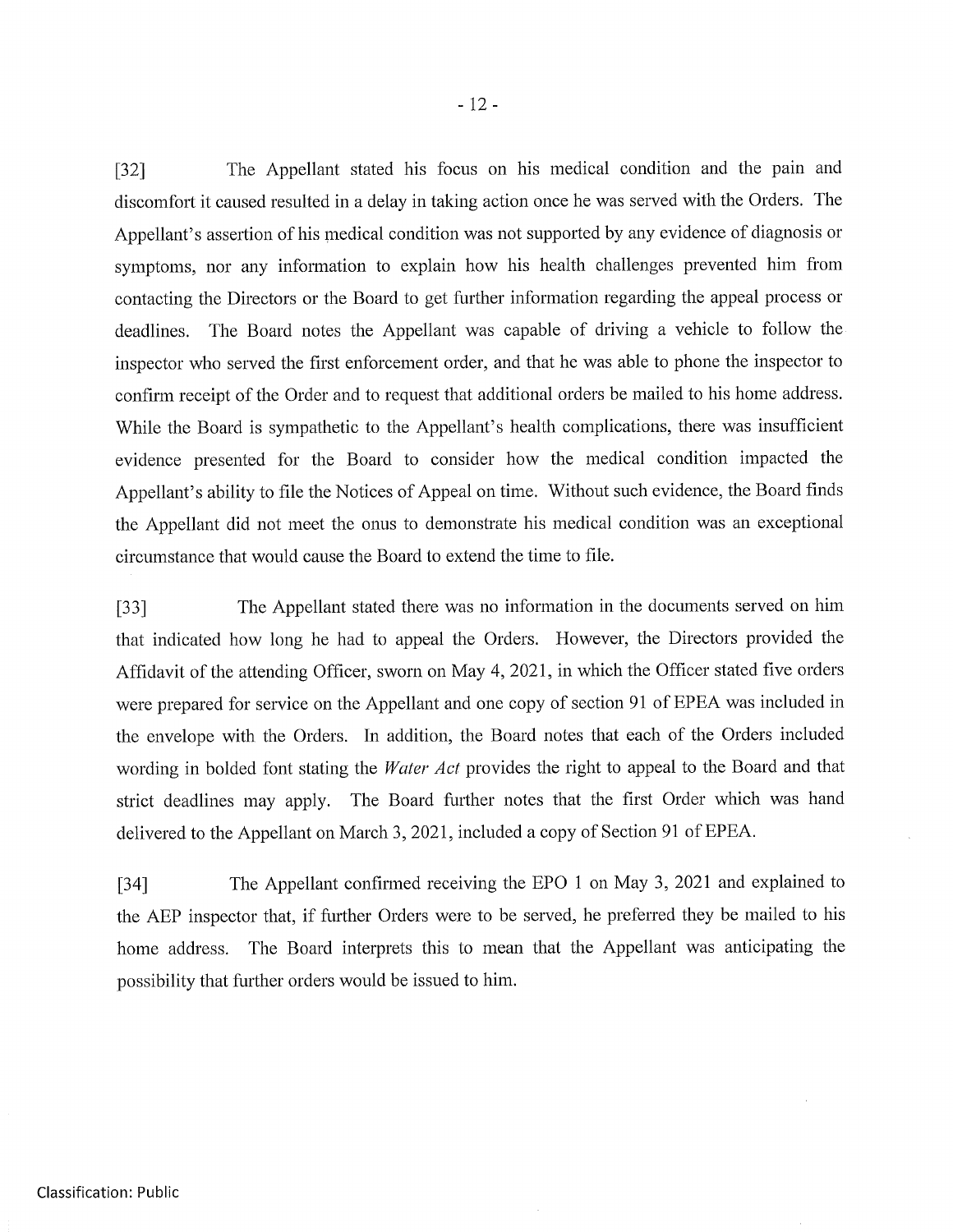[35] Three Notices of Appeal for EAB Nos. 20-063-065 were filed on March 31, 2021, one day after they were received by the appellant via email from AEP. The Board notes the date of decision of each of these Orders was March 19, 2021, but the Appellant was not informed by AEP until March 30, 2021, via email. The Board therefore finds these three Notices of Appeal were filed within the legislated 7 day time limit.

## VI. DECISION

[36] The Board finds the Notices of Appeal for EAB Nos. 20-055-062 were filed outside the legislated time period, and the Appellant did not provide sufficient evidence of extenuating circumstances that prevented him from filing the appeals on time. The Board also finds that sufficient notice was provided to the Appellant regarding the right of appeal to the Board and that strict timelines may apply. Therefore, the Board will not extend the appeal period, and the following appeals are dismissed:

- $\bullet$ EAB 20-055, appeal of EO-WA-35659-01;
- EAB 20-056, appeal of EPO-EPEA-35659-01;
- EAB 20-057, appeal of EPO-EPEA-35659-02;
- EAB 20-058, appeal of EPO-EPEA-35659-03;  $\bullet$
- EAB 20-059, appeal of EPO-EPEA-35659-04;
- EAB 20-060, appeal of EPO-EPEA-3 5659-05;
- EAB 20-061, appeal of EPO-EPEA-35659-06; and  $\bullet$
- EAB 20-062, appeal of EPO-EPEA-35659-07.

[37] The Board finds the Notices of Appeal for the following Orders were filed within the legislated time period and may proceed with their appeals: